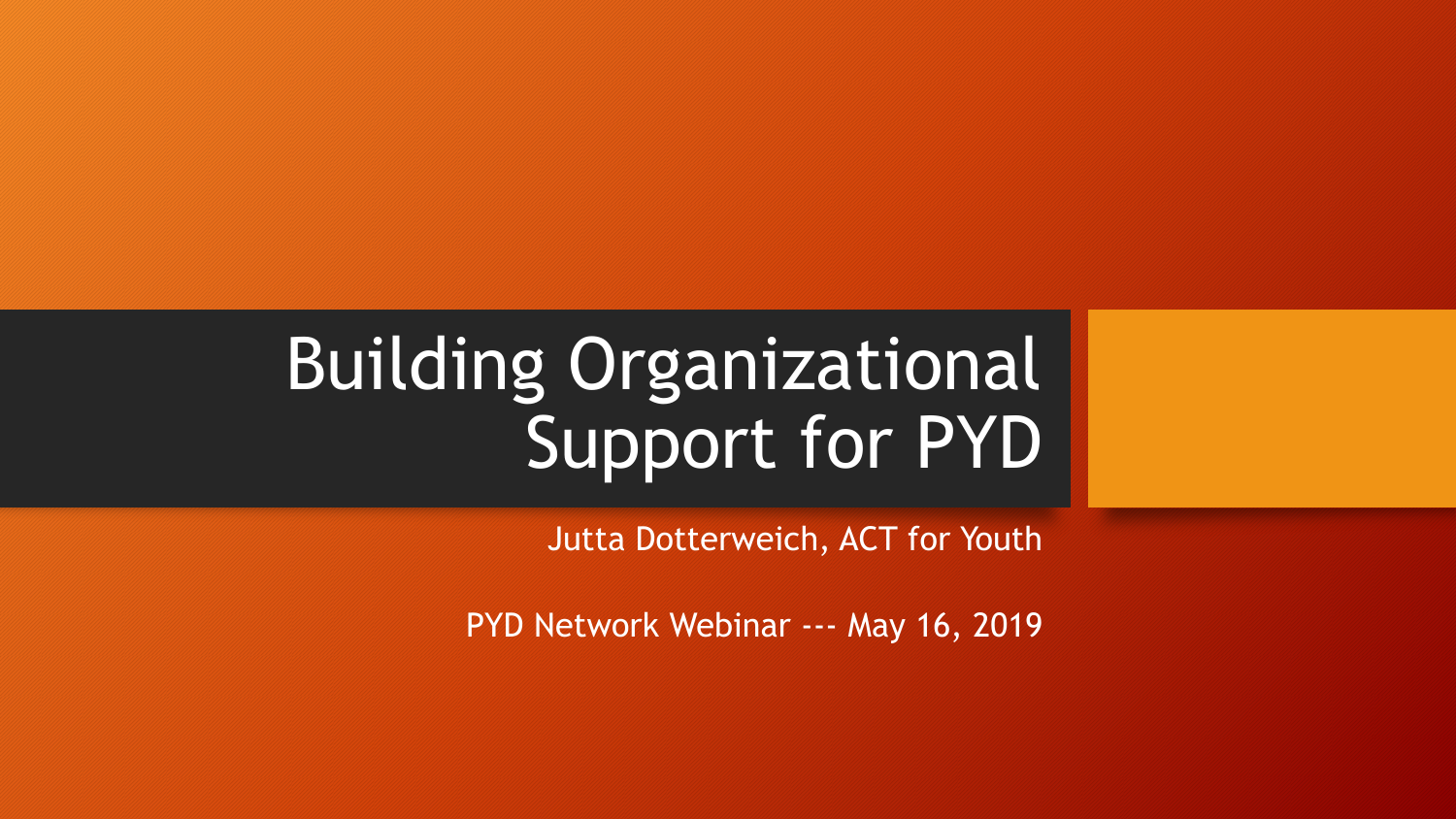### Housekeeping



**Experiencing delays?** Try closing out the other programs running on your computer



**Questions?** Use chat function. Post to Everyone.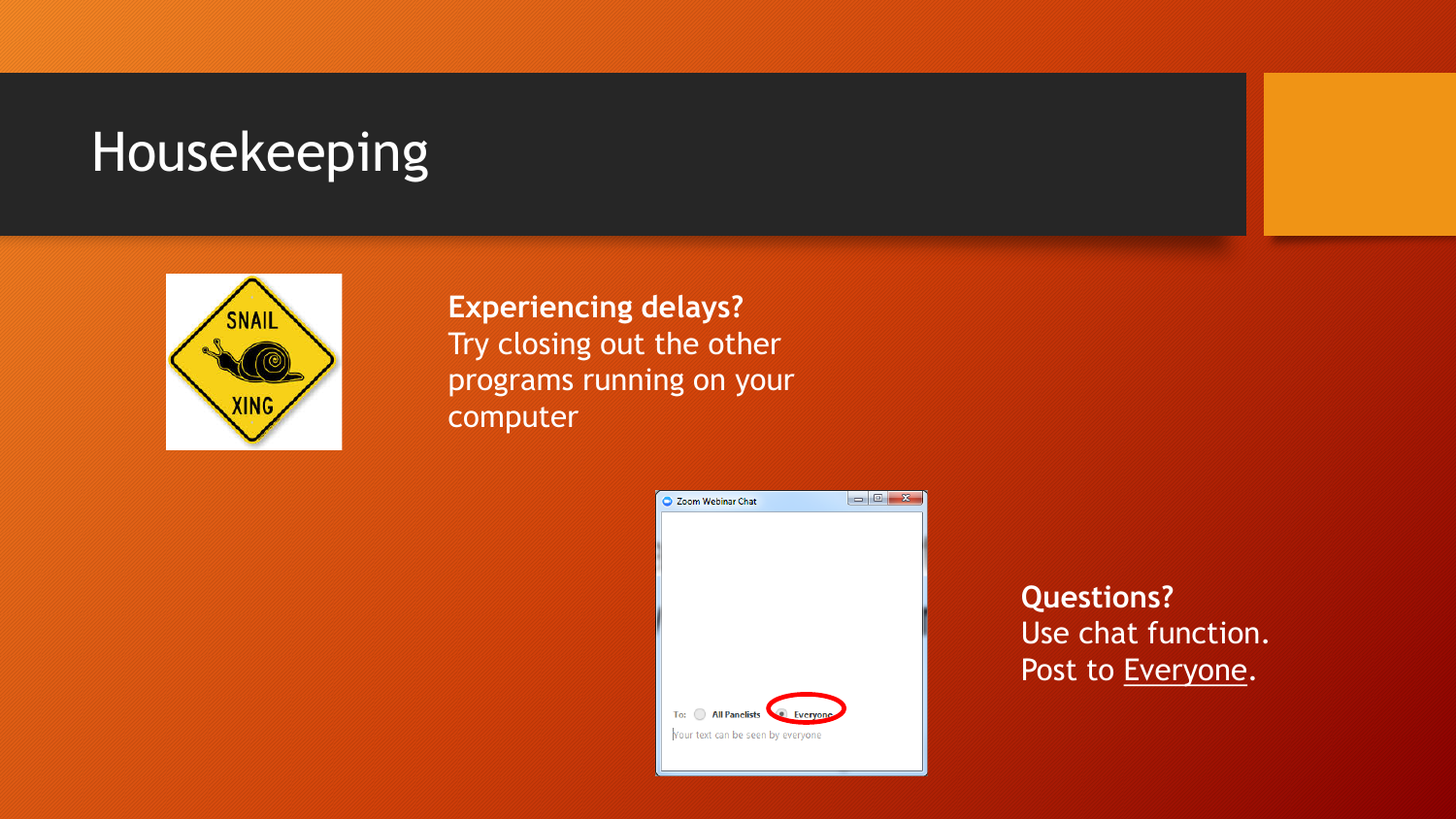## **Objectives**

- Project history and goals
- Research findings
- Why organizational support?
- Past efforts and lessons learned
- Your thoughts and suggestions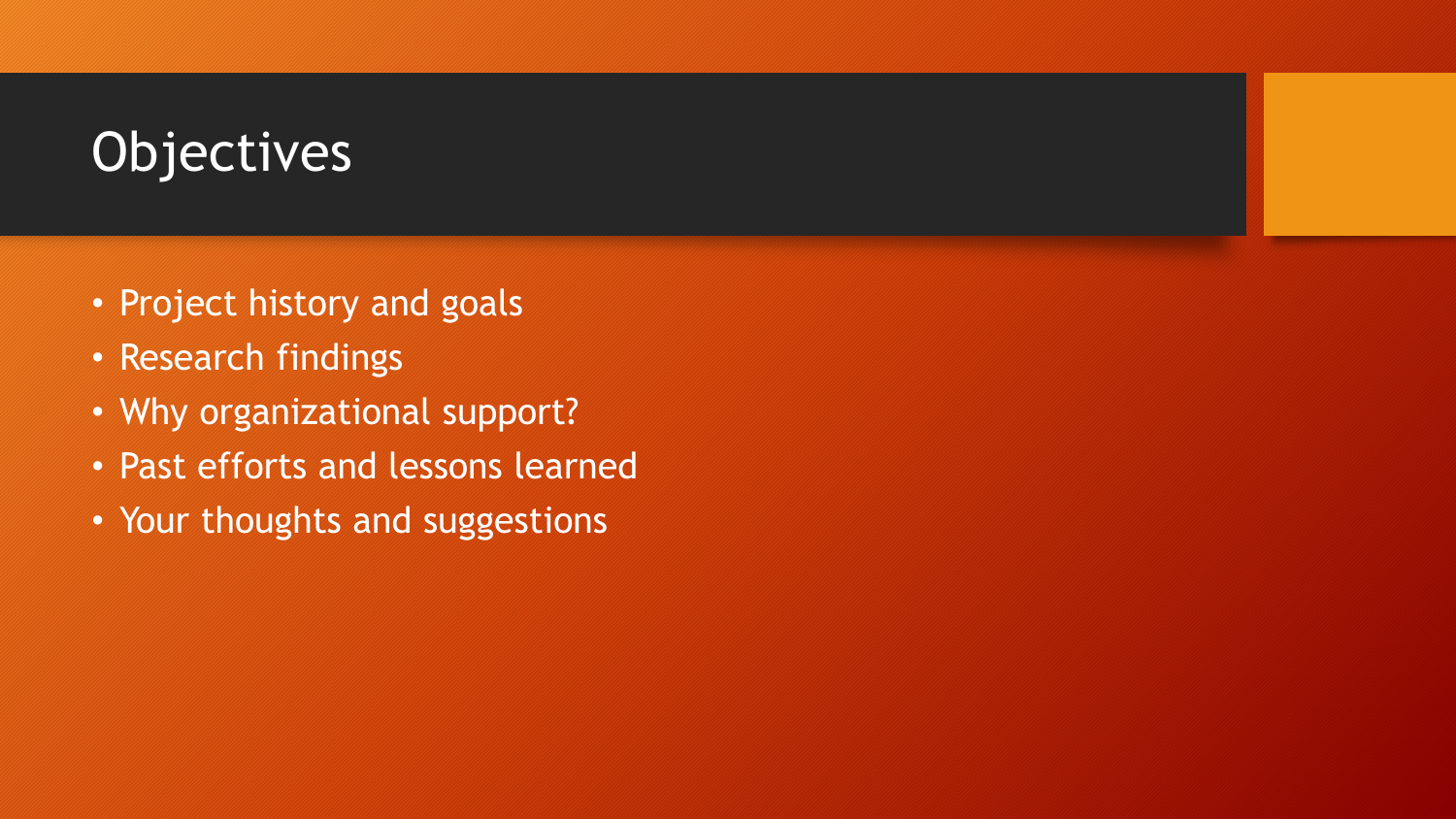## Project Goals

#### Building Organizational Support for Effective Youth Work

- Identify gaps in organizational capacity to support effective youth work
- Guide development of resources and tools to build organizational capacity
- Pilot resources and tools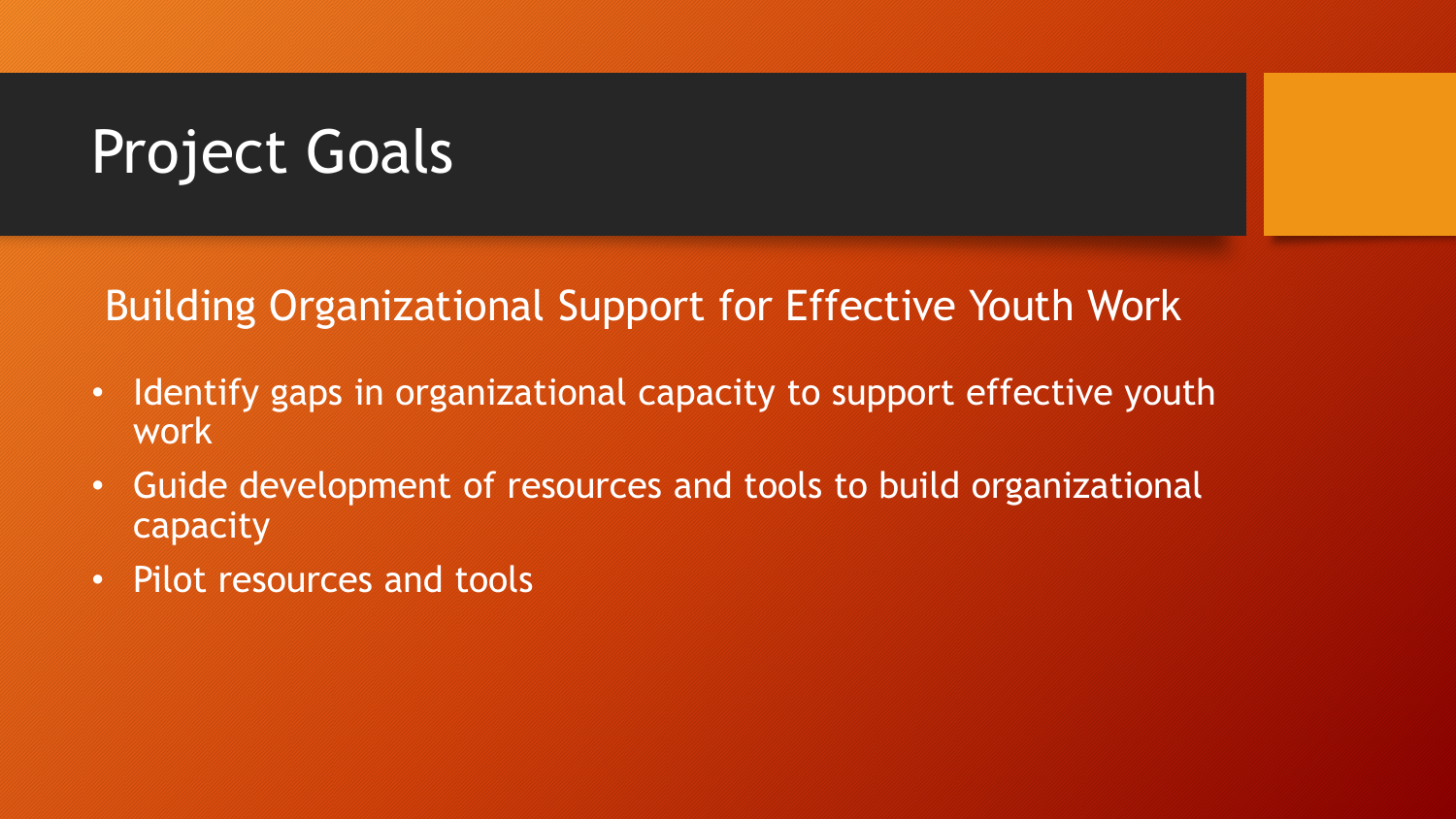## **History**



NYS AYD Partnership 1998 - 2012

New PYD Curriculum 2015

New PYD Online Courses 2016-18



[http://www.actforyouth.net/youth\\_development/professionals/](http://www.actforyouth.net/youth_development/professionals/)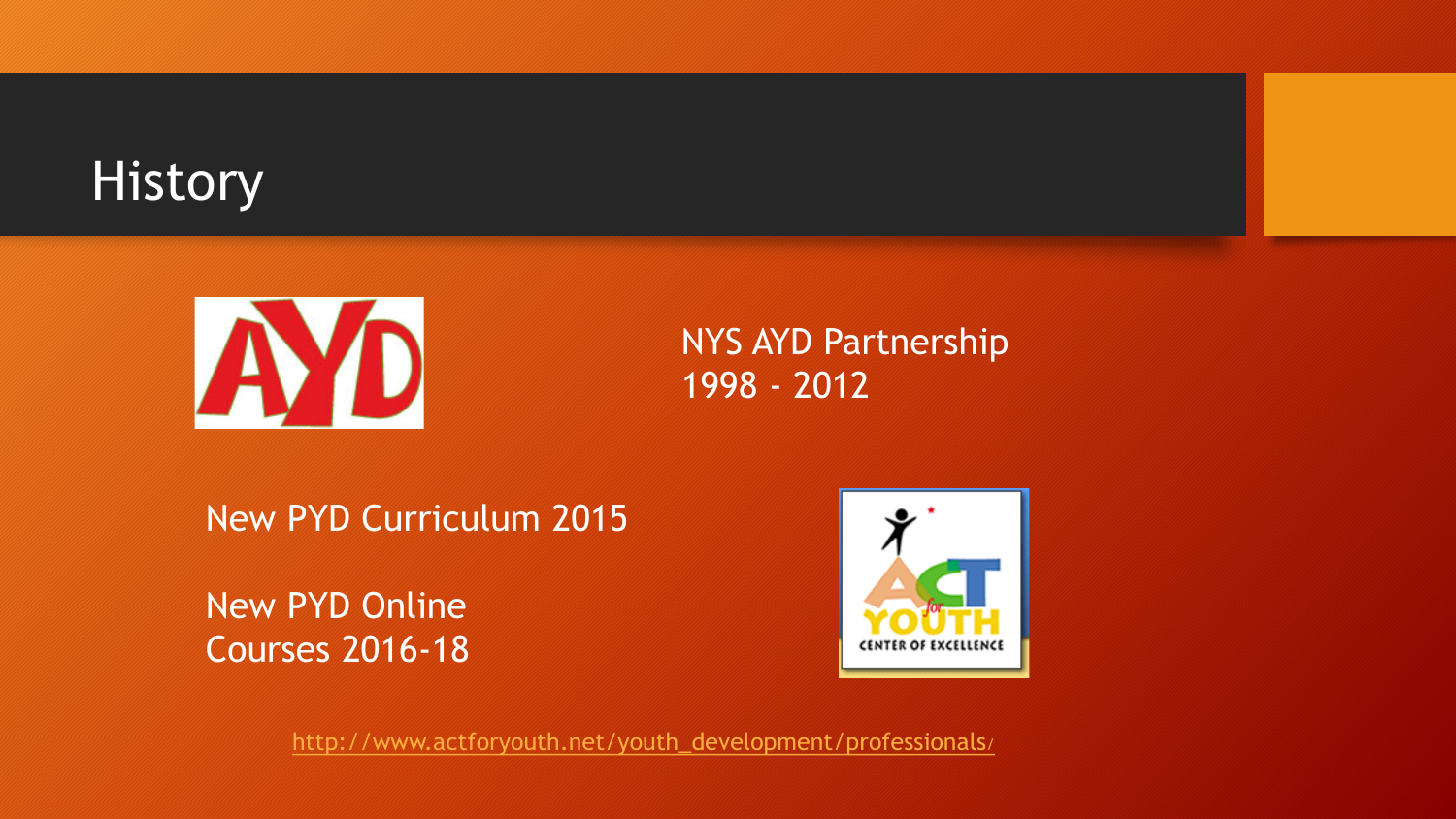### **What is PYD?**

#### **Child and adolescent development?**

**Youth programs?**

**A philosophy or approach?**

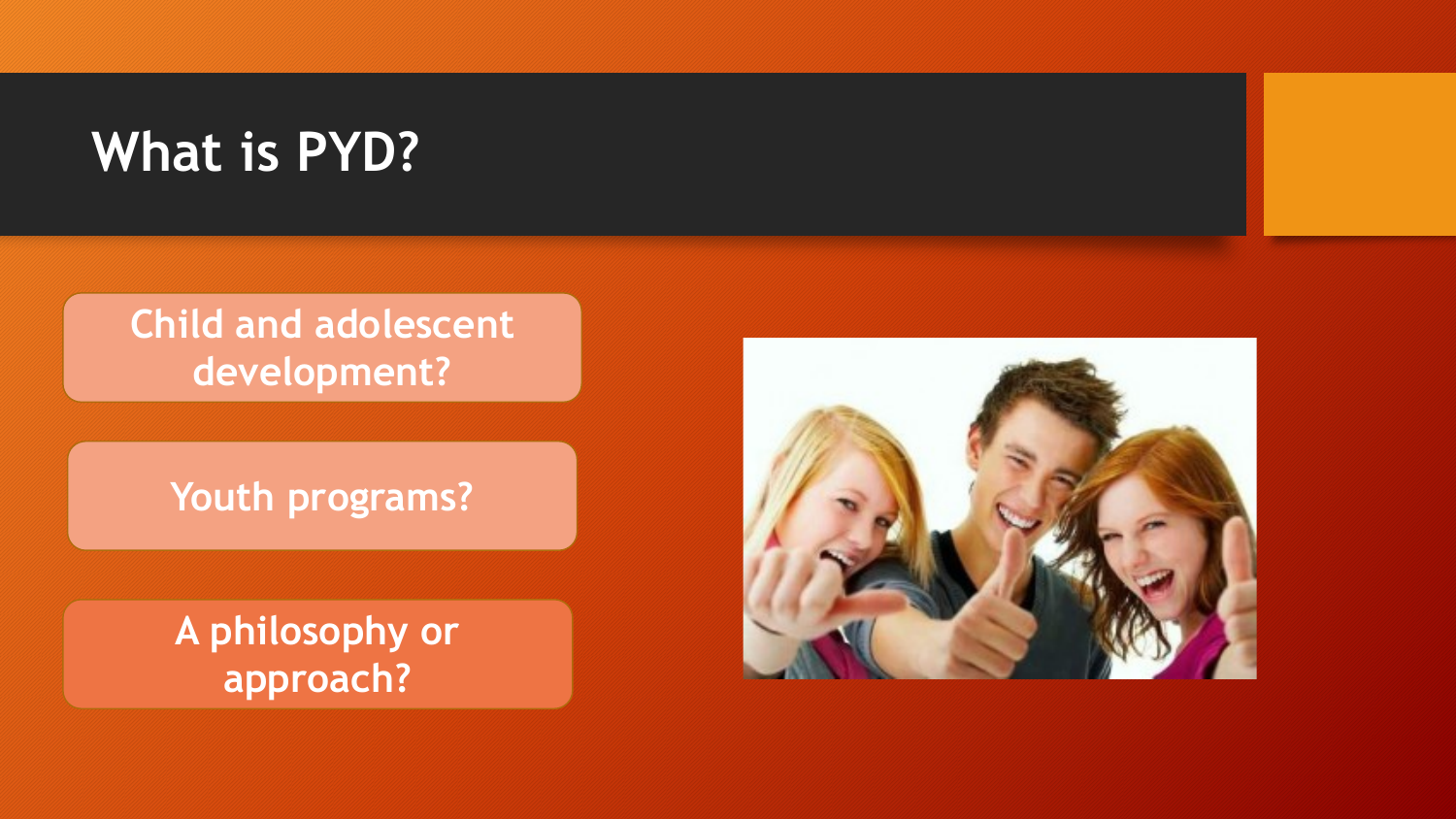#### Defining Positive Youth Development

A philosophy or approach that guides communities in the way they organize programs, supports and opportunities so that young people can develop to their full potential.

- Focus on building positive outcomes
- Youth voice and engagement
- Long-term involvement/Developmentally appropriate
- Universal/Inclusive
- Community-based/Collaborative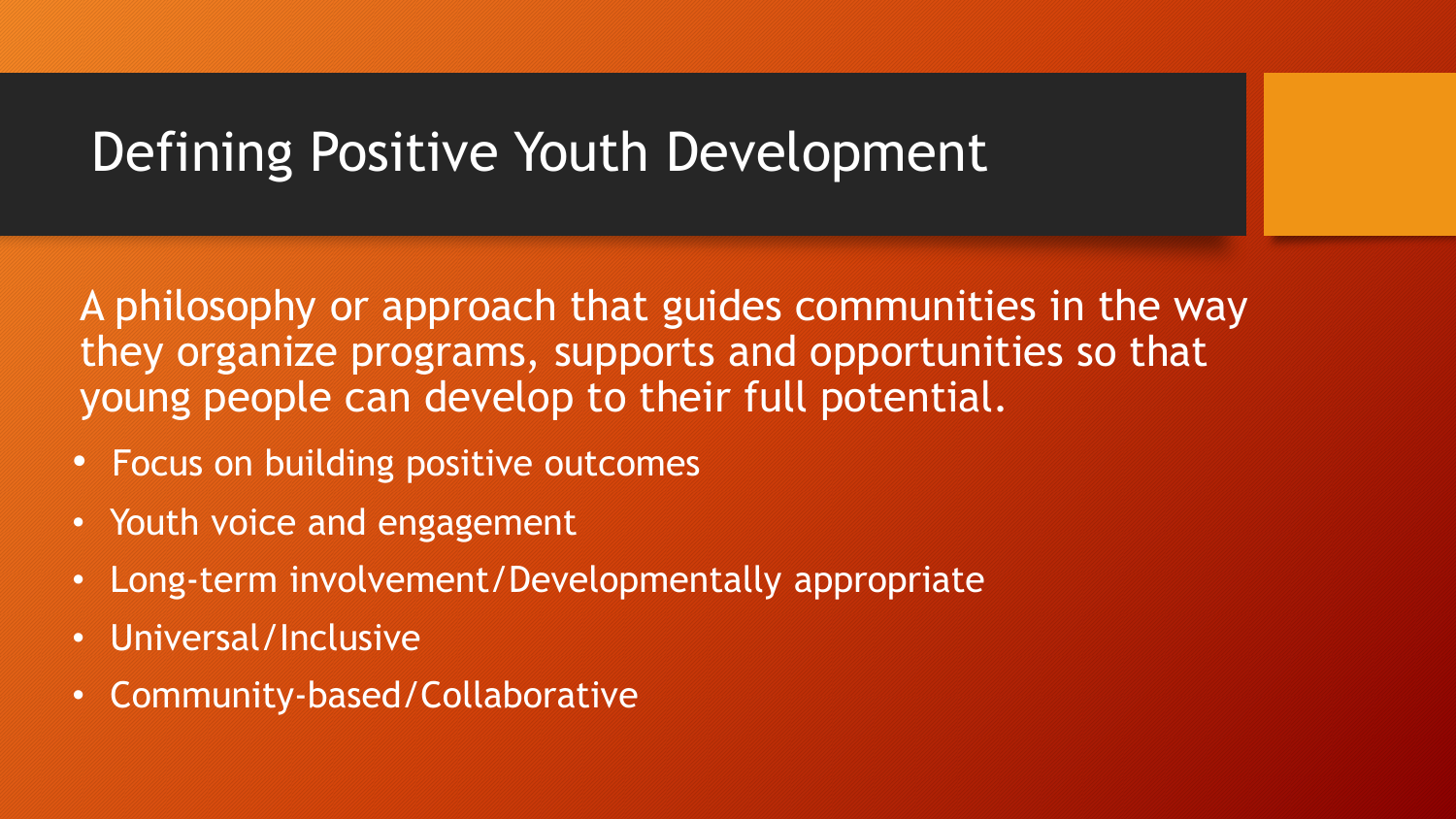#### Building PYD Capacity - Research

Youth work field is fragmented No clear definition & professional degree No clear professional development curriculum & infrastructure for development Range of core competencies Range of settings (youth ages 5-25 in OST)

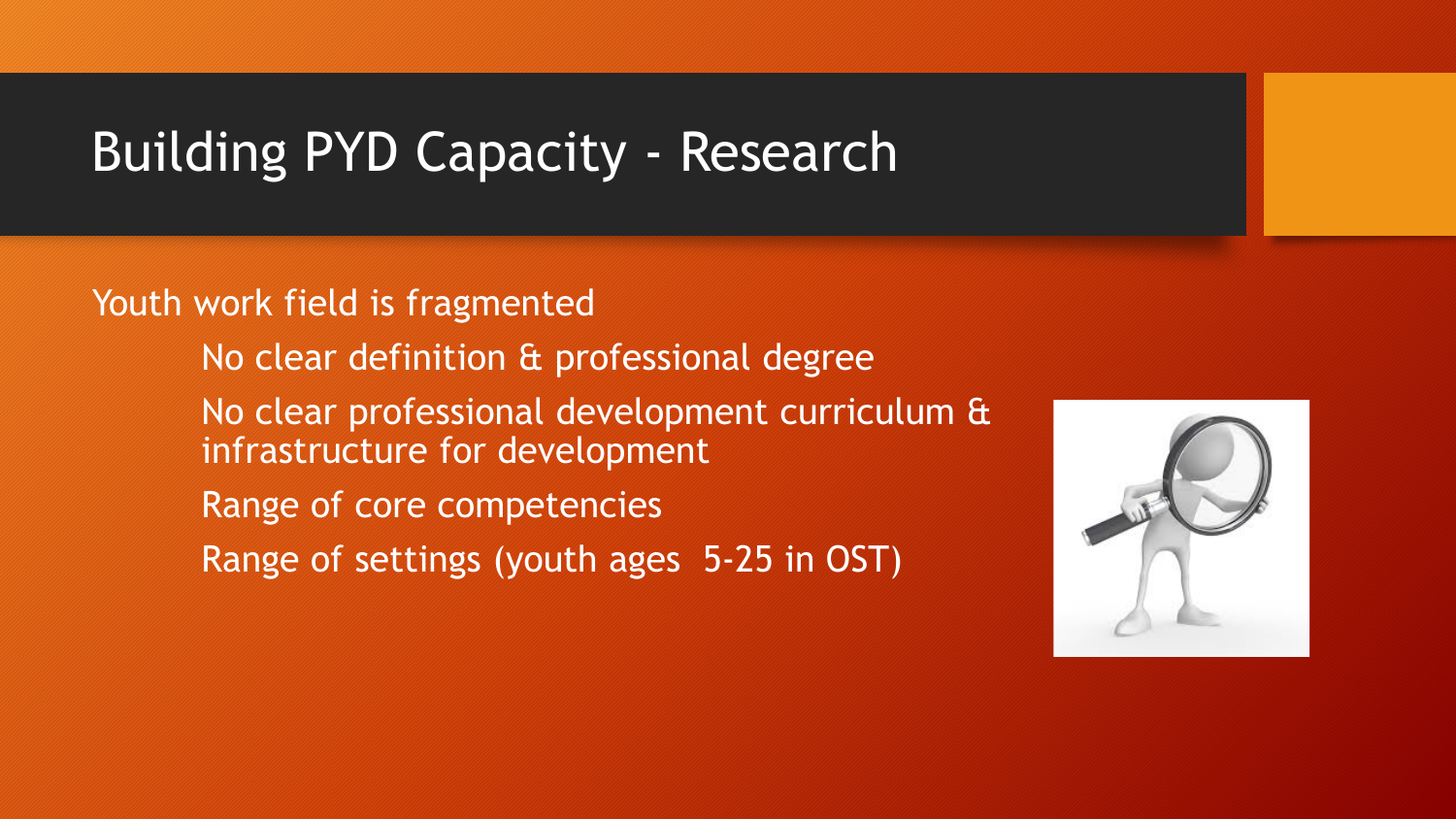#### Defining A Youth Worker

Youth workers are "individuals who work with or on behalf of youth to facilitate their personal, social and education development and enable them to gain a voice, influence and place in society as they make the transition from dependence to independence" (Stone, Garza & Borden, 2004)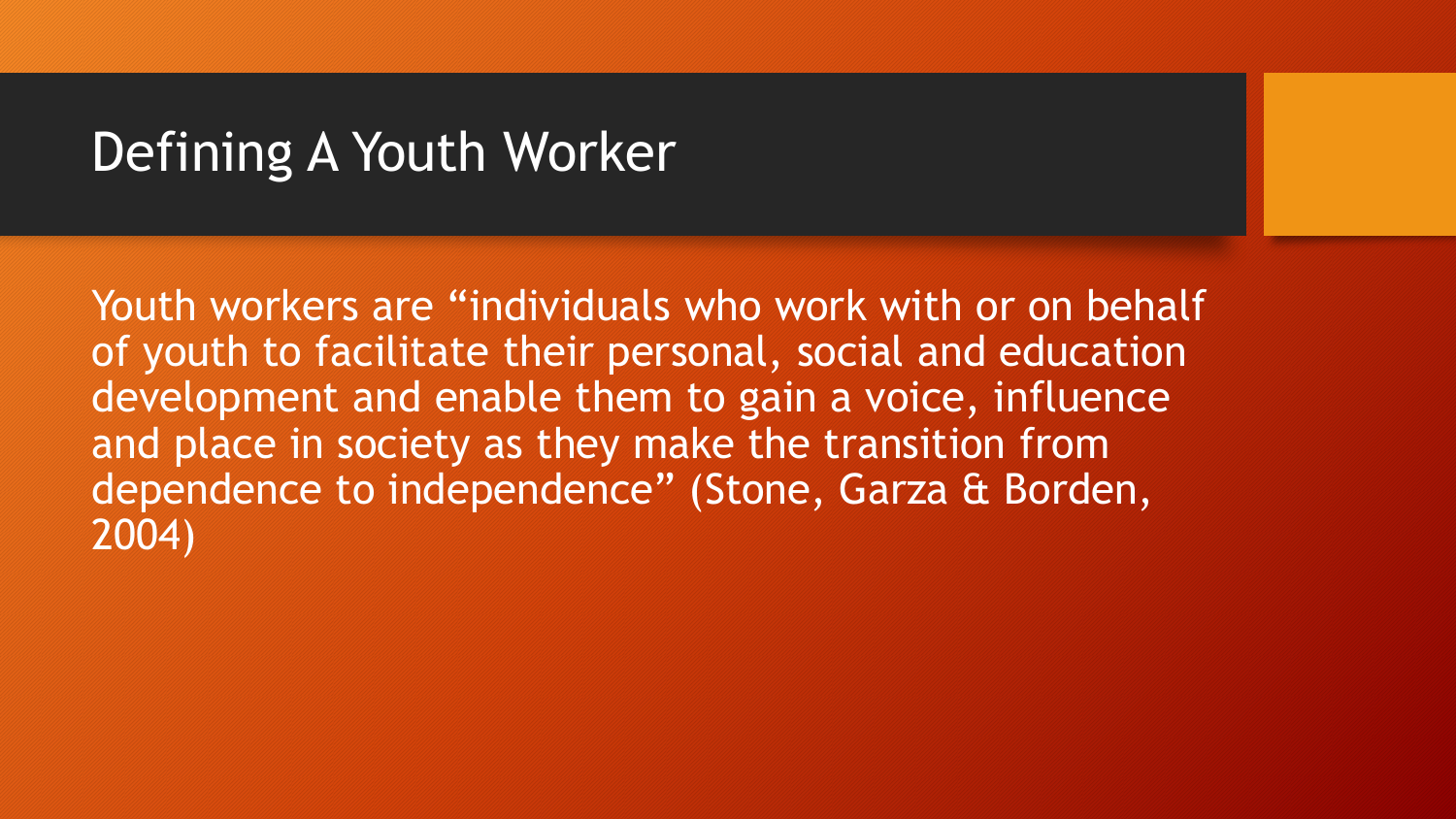#### Focus on Professional Development



- Academic degrees (Youth Development)
- Certification (state or large afterschool networks)
- Core competencies (promotion & training)(ex: NAA)
- Professional Learning Communities

Mostly focused on front-line youth work professionals active in OST settings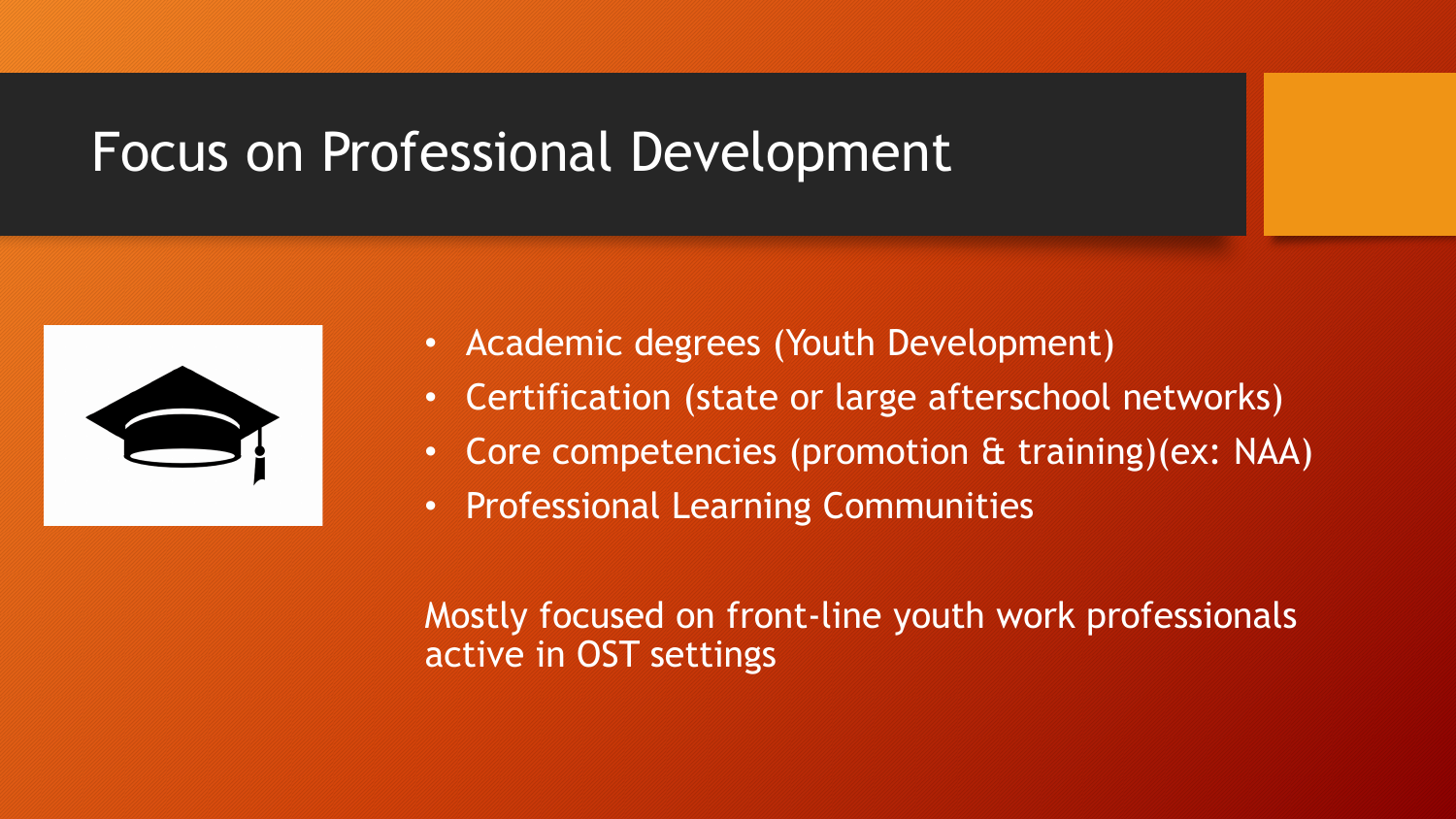#### Role for Supervisors

#### Complexity of youth work

#### **Ethical dilemmas of youth work**

 $\rightarrow$  foster youth worker's awareness of ethical dimensions

→ provide organizational support,<br>guidance, and space for reflection and **dialogue** 

Walker & Weiss, in: The Changing Landscape of Youth Work. 2016 Reed Larson: The Youth Development Research Project [http://youthdev.illinois.edu/?page\\_id=88](http://youthdev.illinois.edu/?page_id=88)

#### Program Evaluation & CQI (YPQI study)

#### **Enhanced CQI**

Increased and sustained improvement process (CQI) if site managers were trained and involved

Smith et al. 2012. Continuous Quality Improvement in Afterschool Settings. Forum for Youth Investment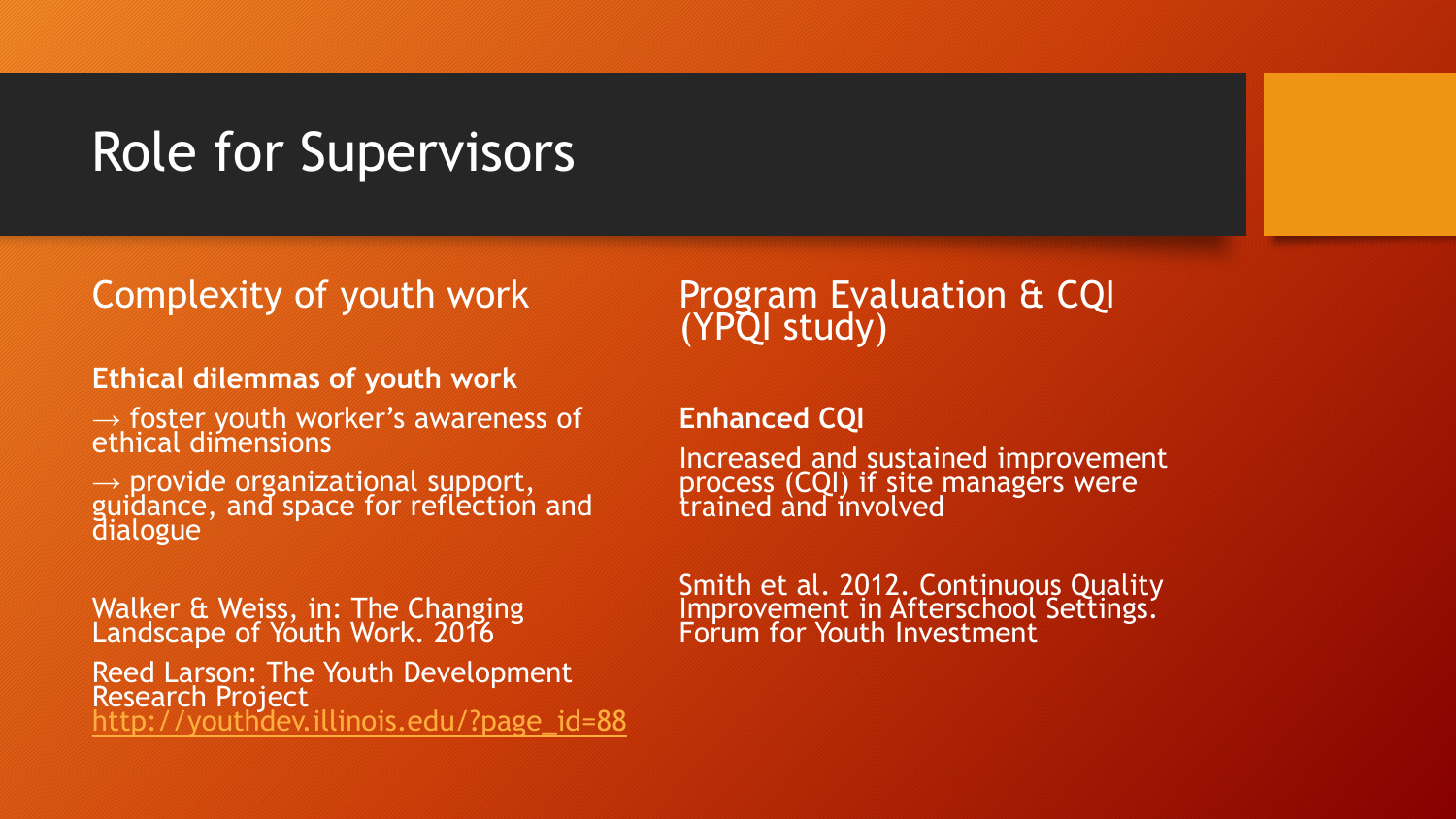## Adopting a New Framework for Supervisors?

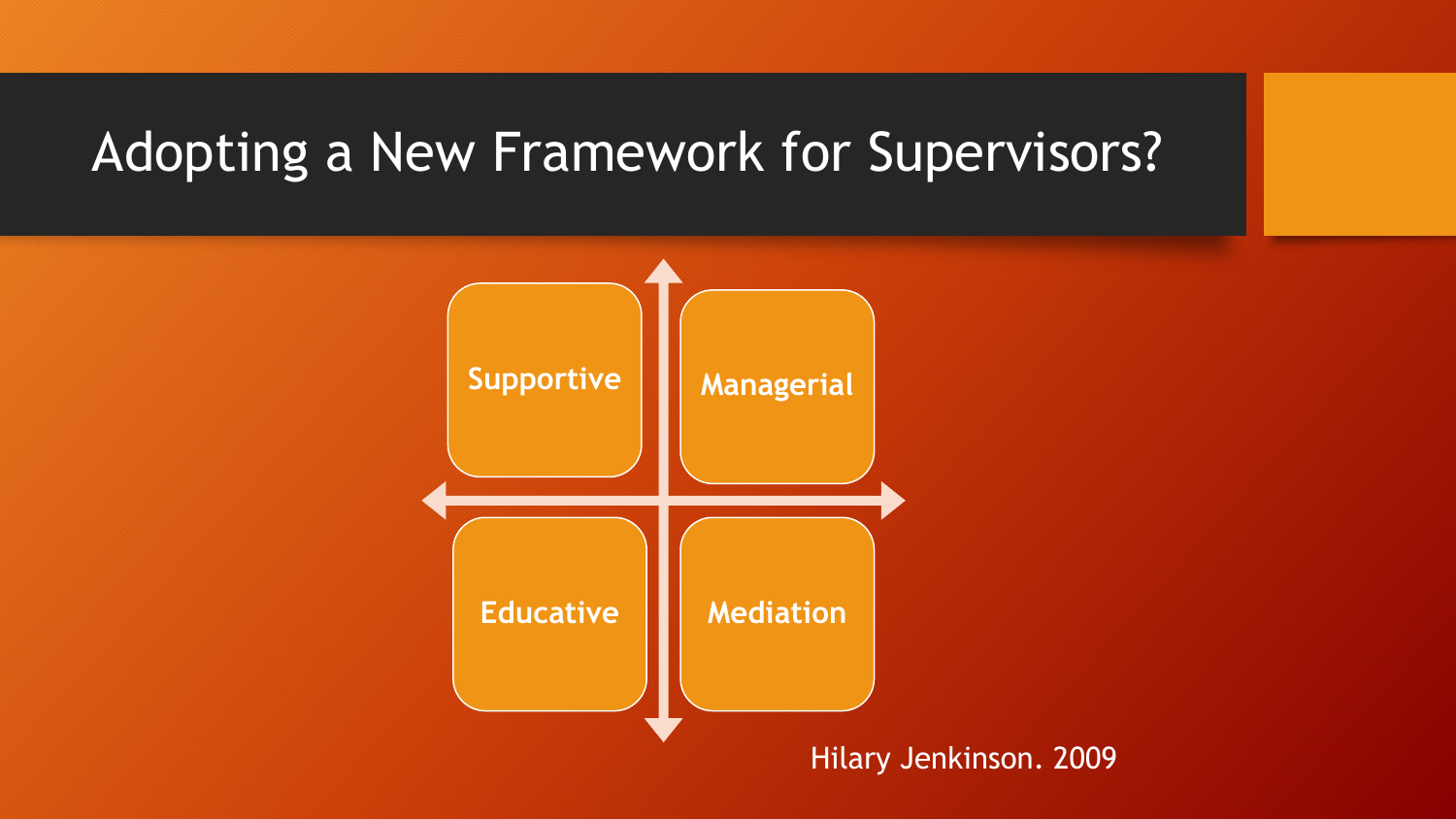### Why Build Organizational Capacity?

What has been your experience when you come back to your agency with a new approach/new ideas?

What happens?

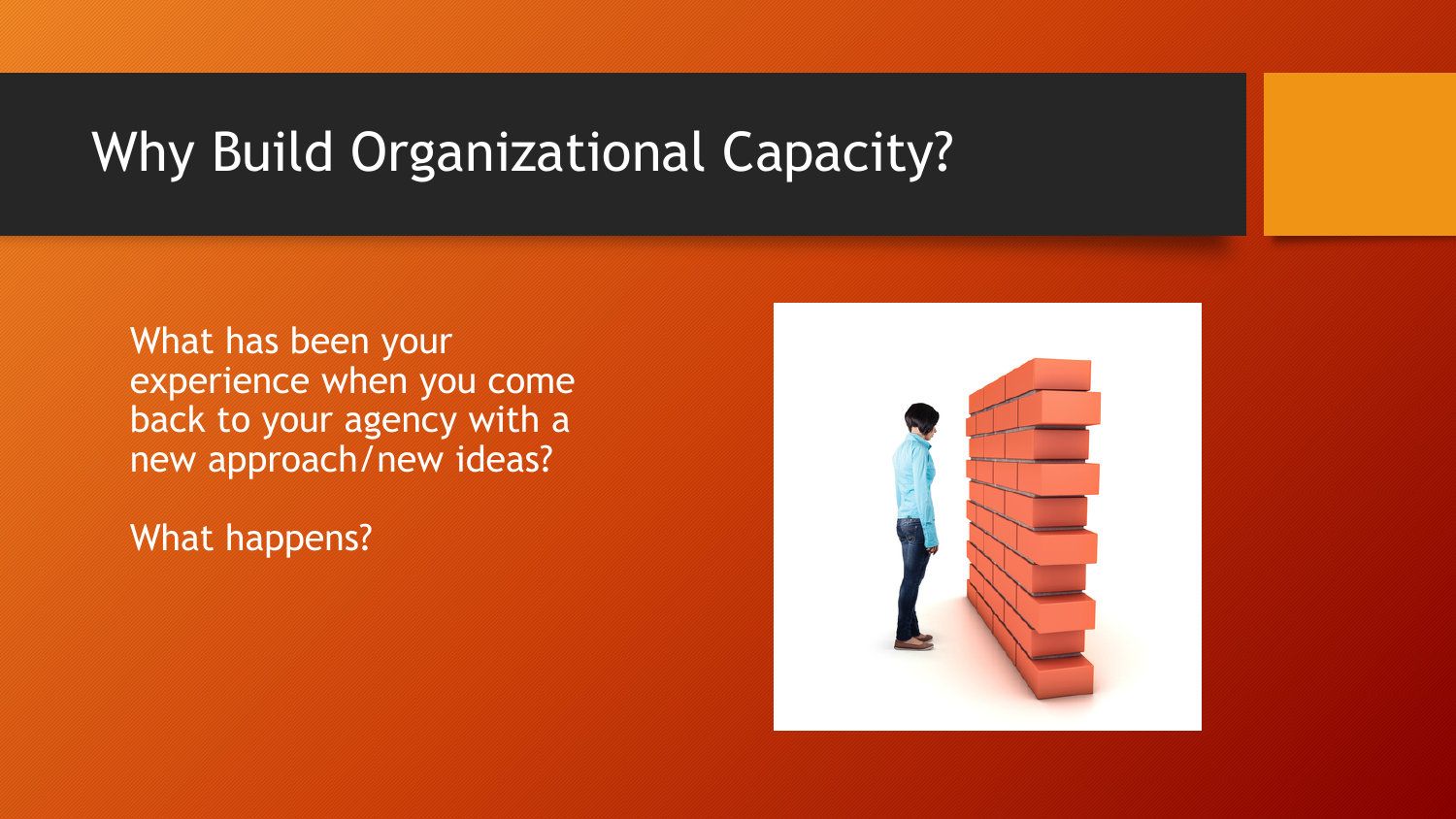#### Implementation Science



National Implementation Research Network <http://nirn.fpg.unc.edu/>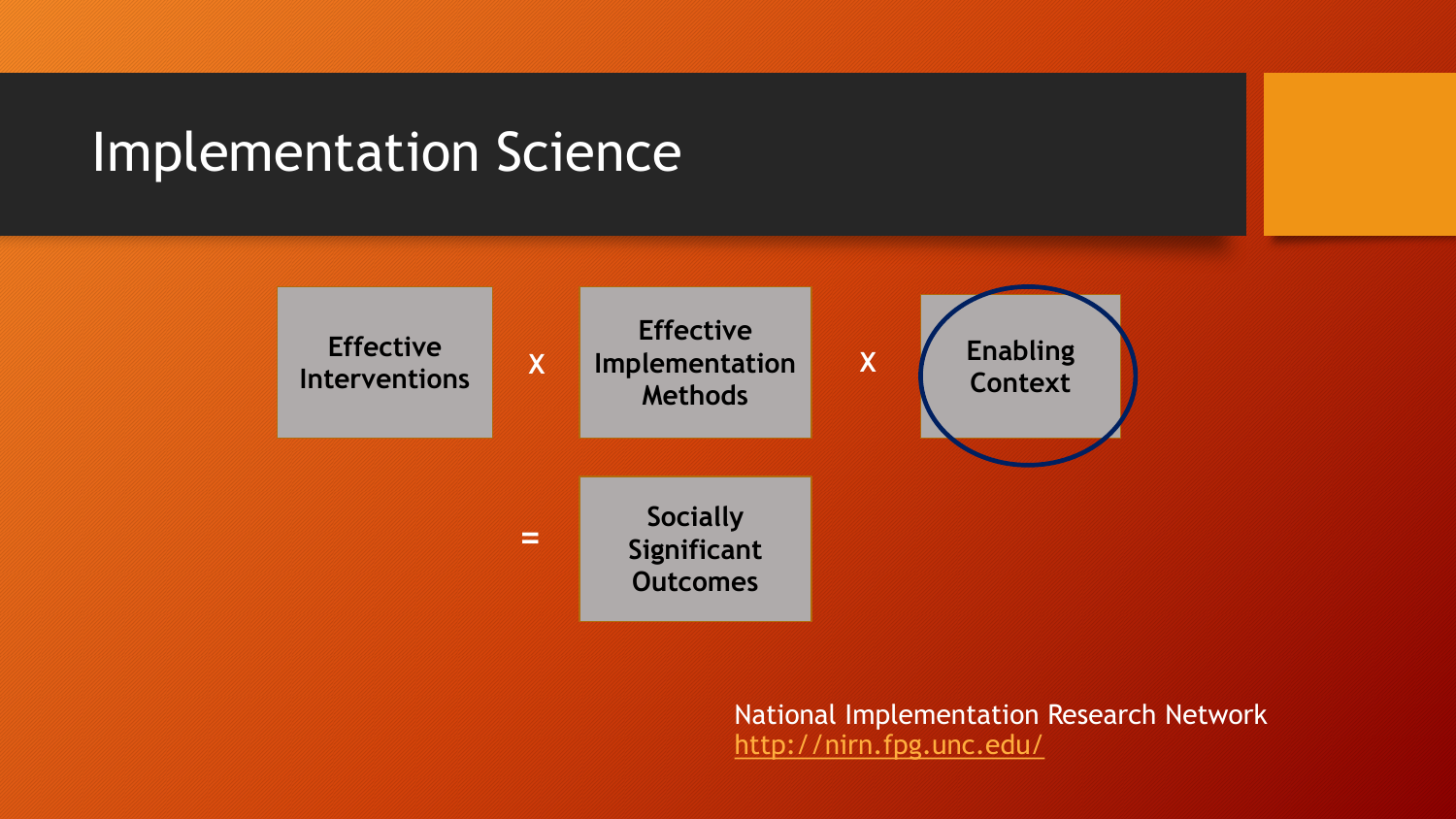#### Infusing PYD Principles into Organizations

- Promote a positive outcome focus, strengths-based approach
- Encourage learning about PYD from the frontline to the board
- Offer opportunities and supports for youth to engage
- Explore linkages with other community systems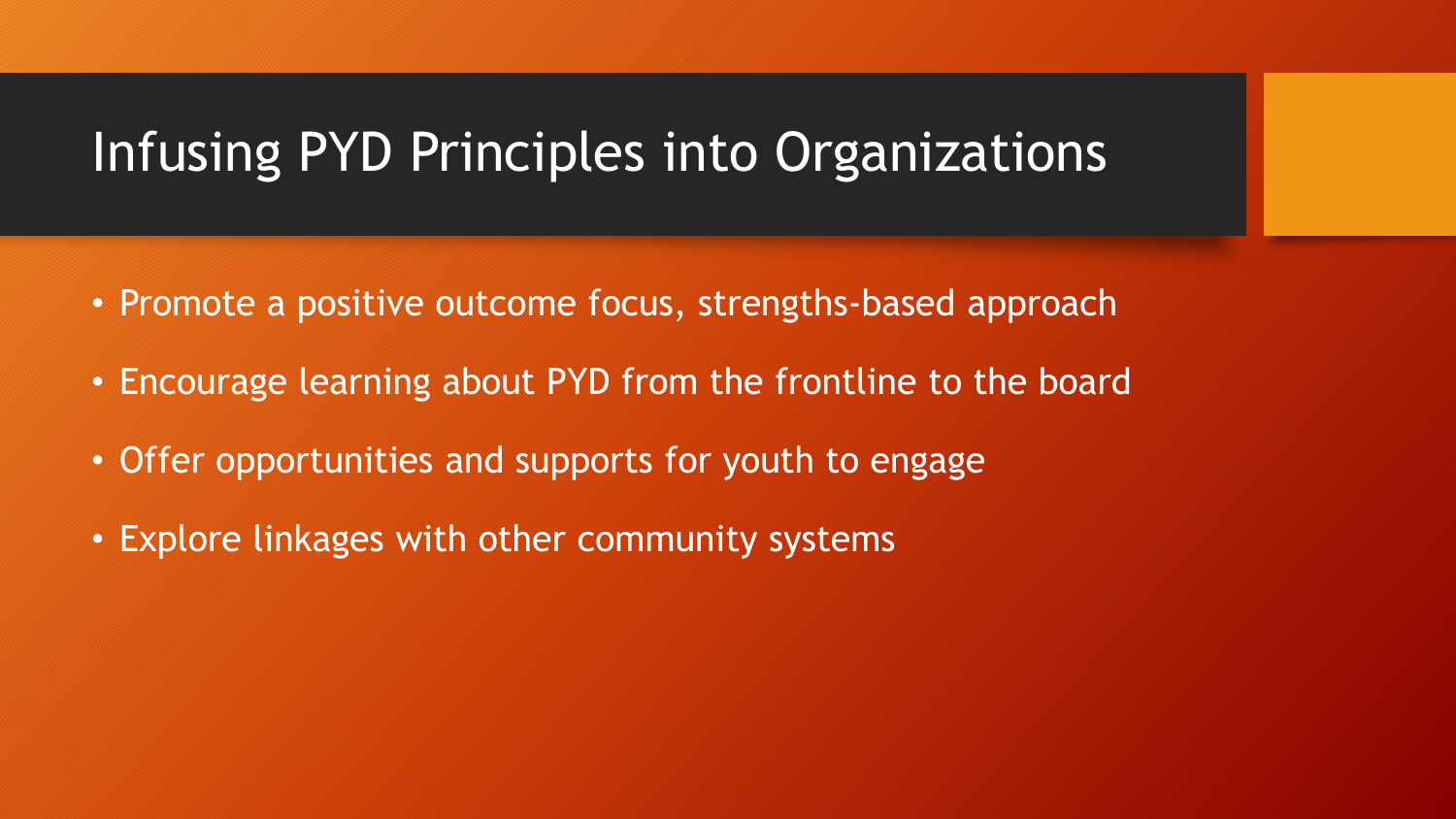#### Basics of Organizational Behavior

- Different organizational roles might have a different focus
- Every organization has its own culture
- Staff satisfaction is the primary driver for customer satisfaction
- Staff satisfaction and performance is greatly impacted by an inclusive organizational culture

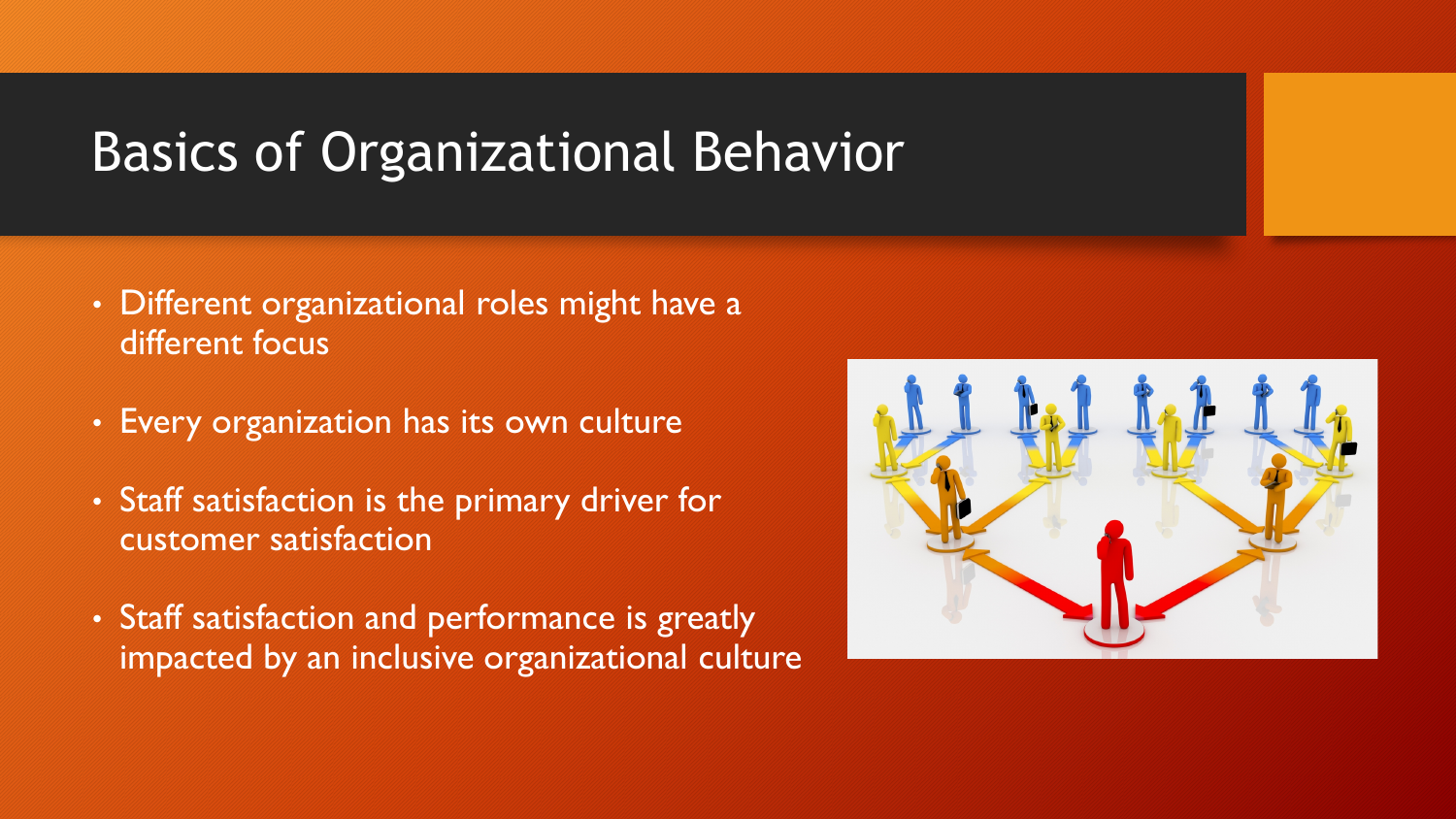## **Edgar Schein's Concept of**

**Espoused Values — What the organization tells the world (and itself) it believes in and stands for. Values in Use —What the** 

**Culture Culture Culture** *Culture Culture PHP* **tangible expressions (where people park, who gets what offices, doors open or closed, décor, dress code…)**

> **organization follows and enacts in its actual practices and decision-making.**

**Basic Assumptions —The taken-for-granted "way we do things around here" that are not normally brought to consciousness, let alone questioned, and which guide and shape the way the organization organizes itself.**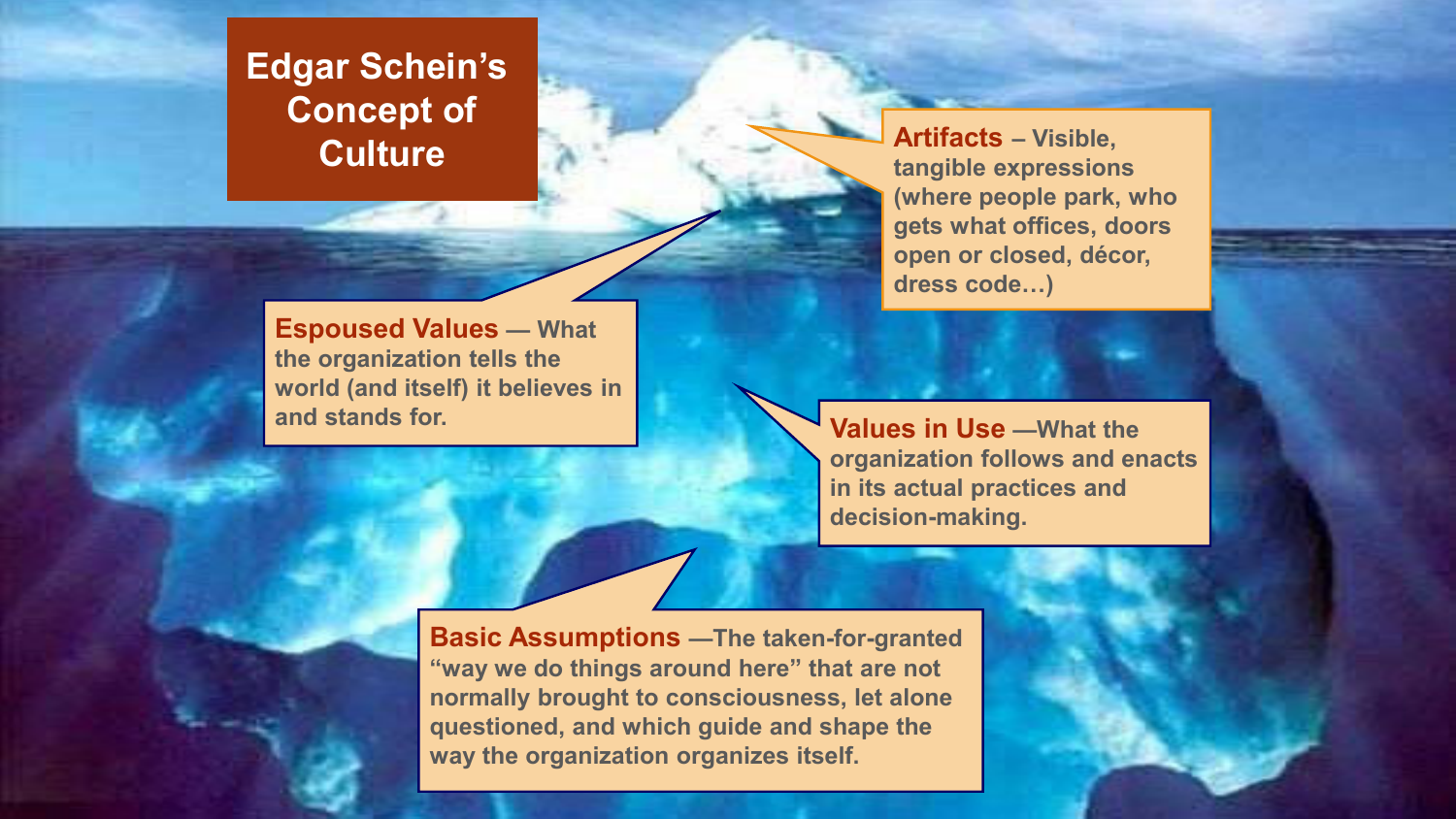#### Basic Assumptions?



What do you think may be a basic assumption that gets into the way of infusing PYD into youth service organizations?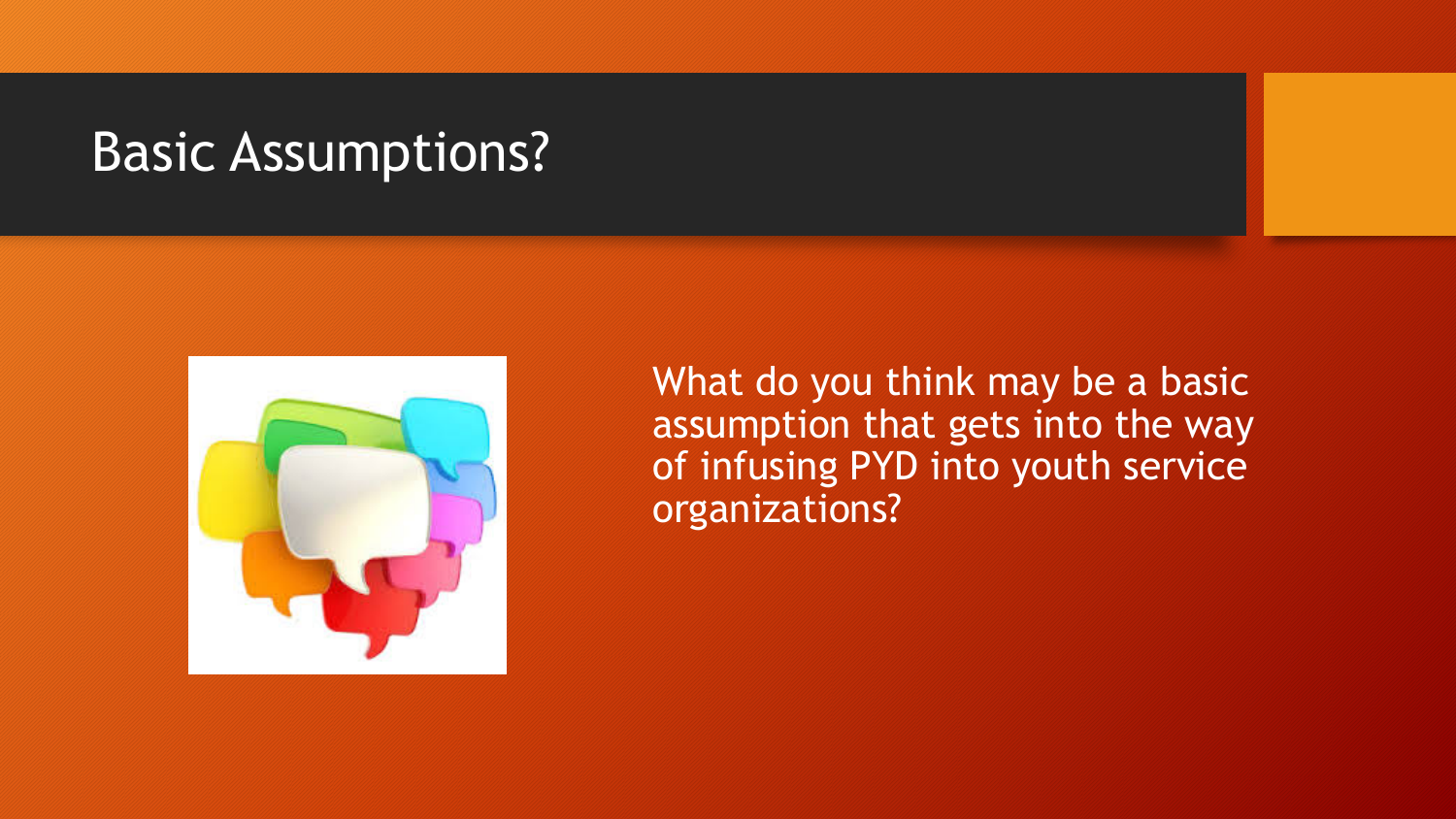#### Core Basic Assumption

Young people do not have the skills, expertise and experience to make meaningful contributions to the agency

Adultism … the behaviors and attitudes which flow from negative stereotypes adults hold about youth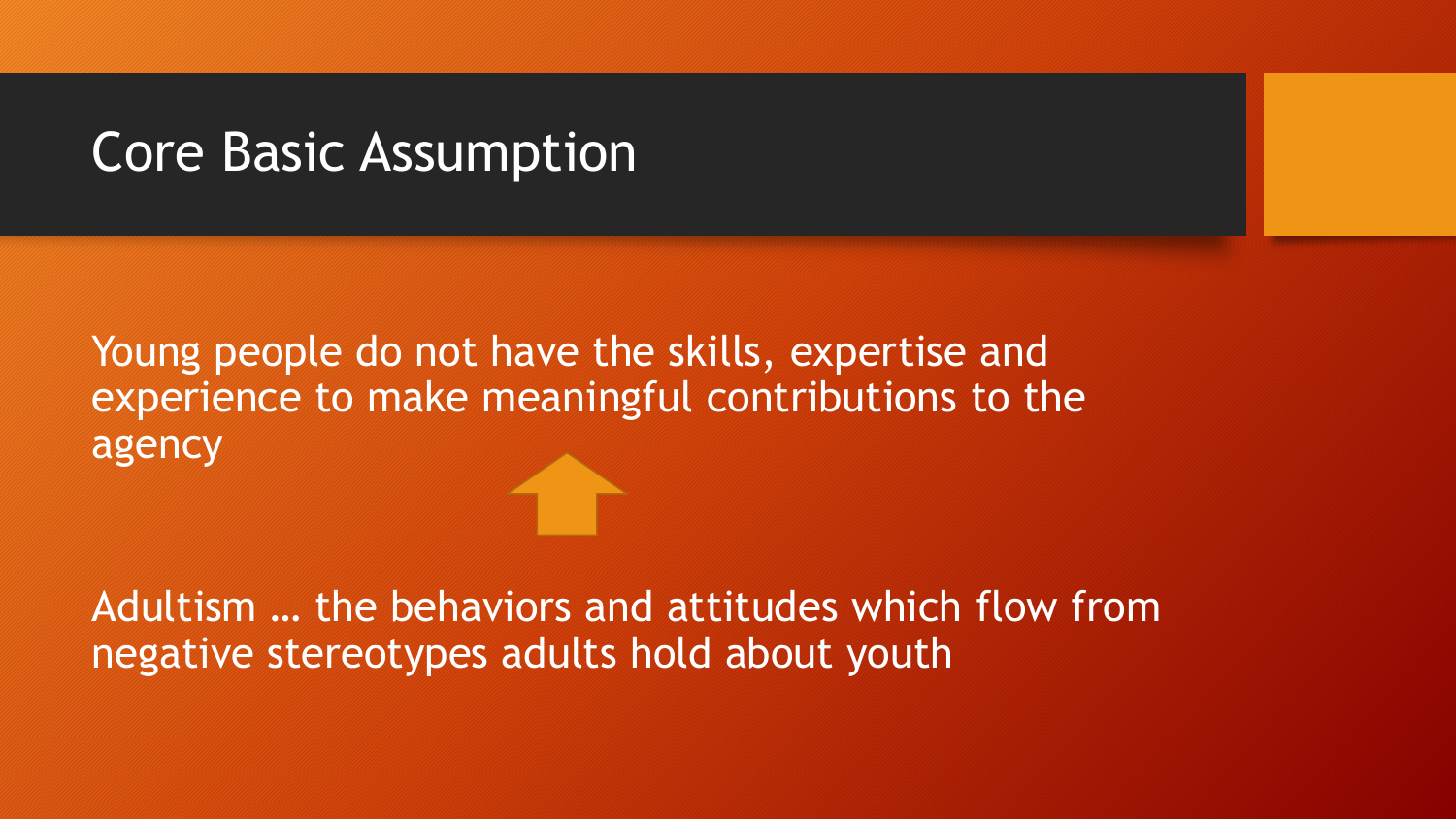#### Implications

- Basic assumptions need to be addressed; if not, they will become obstacles
- Different positions within the agency might lead to different views of PYD
- Youth empowerment requires staff empowerment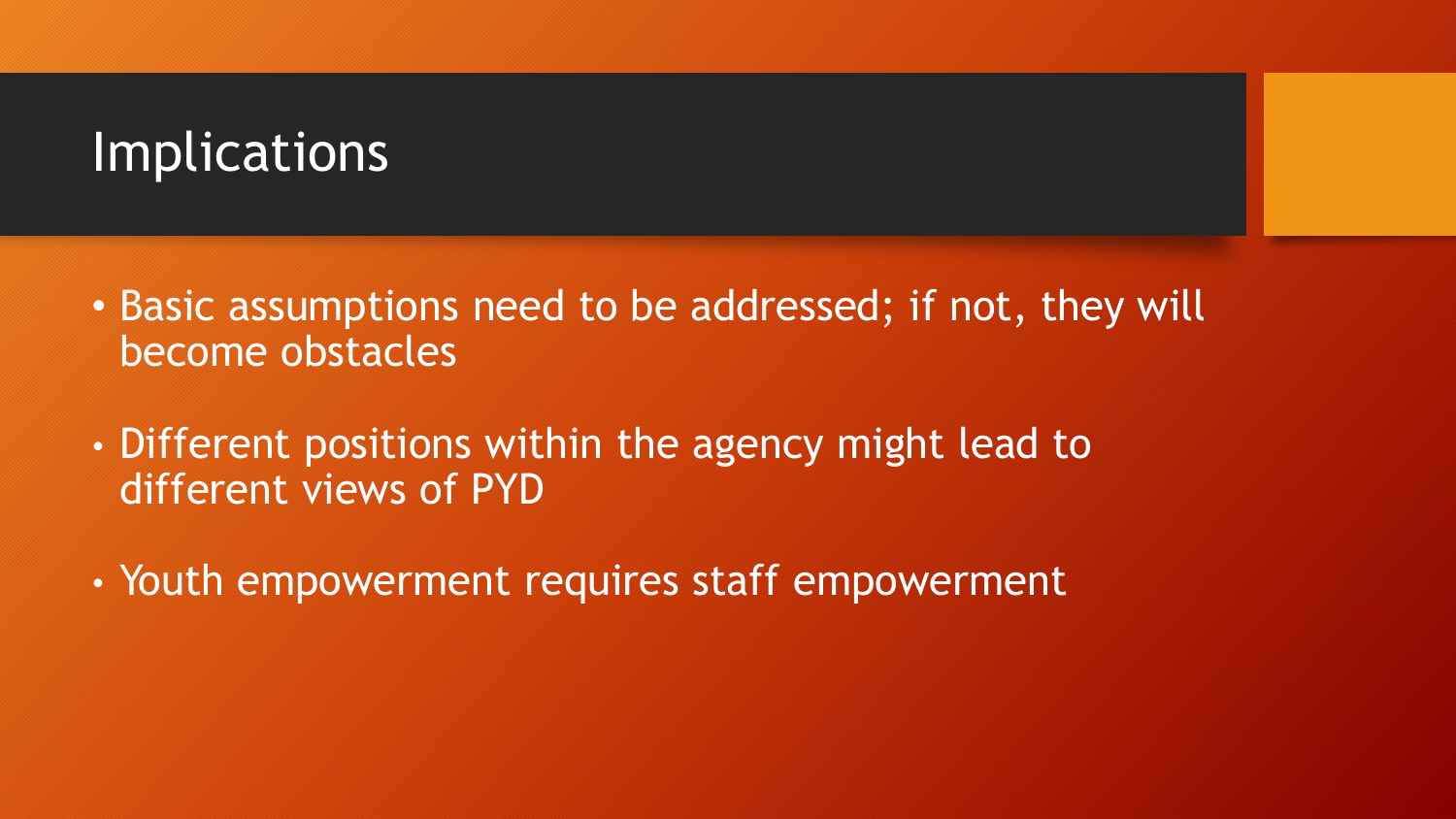#### **Integrating PYD in Organizational Components**

Focus on Positive Youth Outcomes/ Strength-based Approach Learning about PYD Approach Youth Engagement Community Linkages

**Systems** • **Resource Allocation** •**Information** •**Documentation** • **Planning** • **Community Linkages** • **Physical Plant**

**Support Structures (for Youth Engagement)** • **Resources** • **Staff** • **Policy** • **Training** • **Recruitment Plan** 

**Personnel** •**Recruiting/ Hiring** •**Orientation/ Training** •**Performance Review** •**Recognition**

**Leadership** •**Style** •**Focus** •**Communication**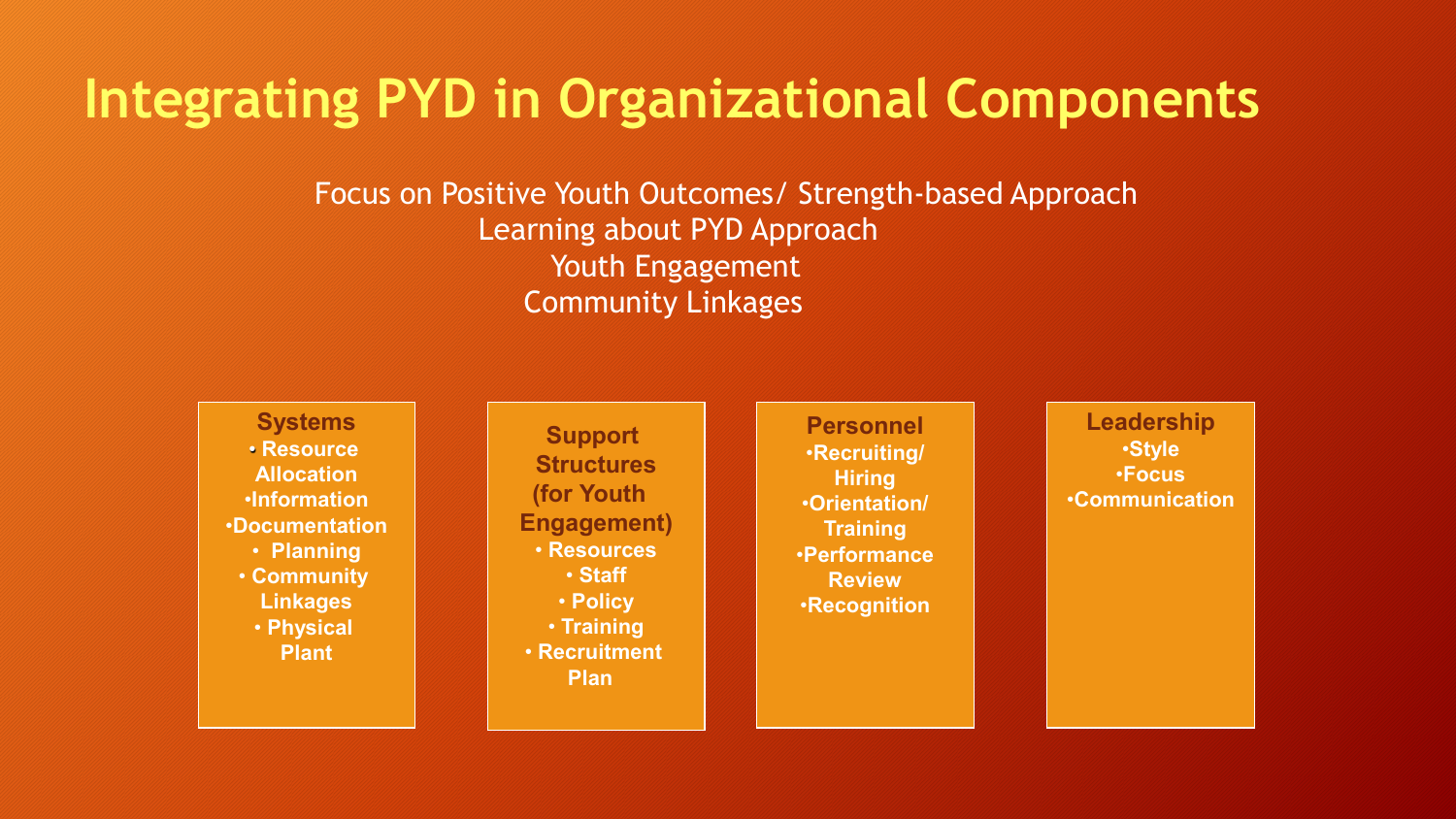## AYD Curriculum

#### *Strengthening Organizations through Youth Development*  Components:

- Meaningful Youth Engagement
- Organizational Learning
- Personnel Practices and Policies
- Documentation Systems
- Physical Environment and Climate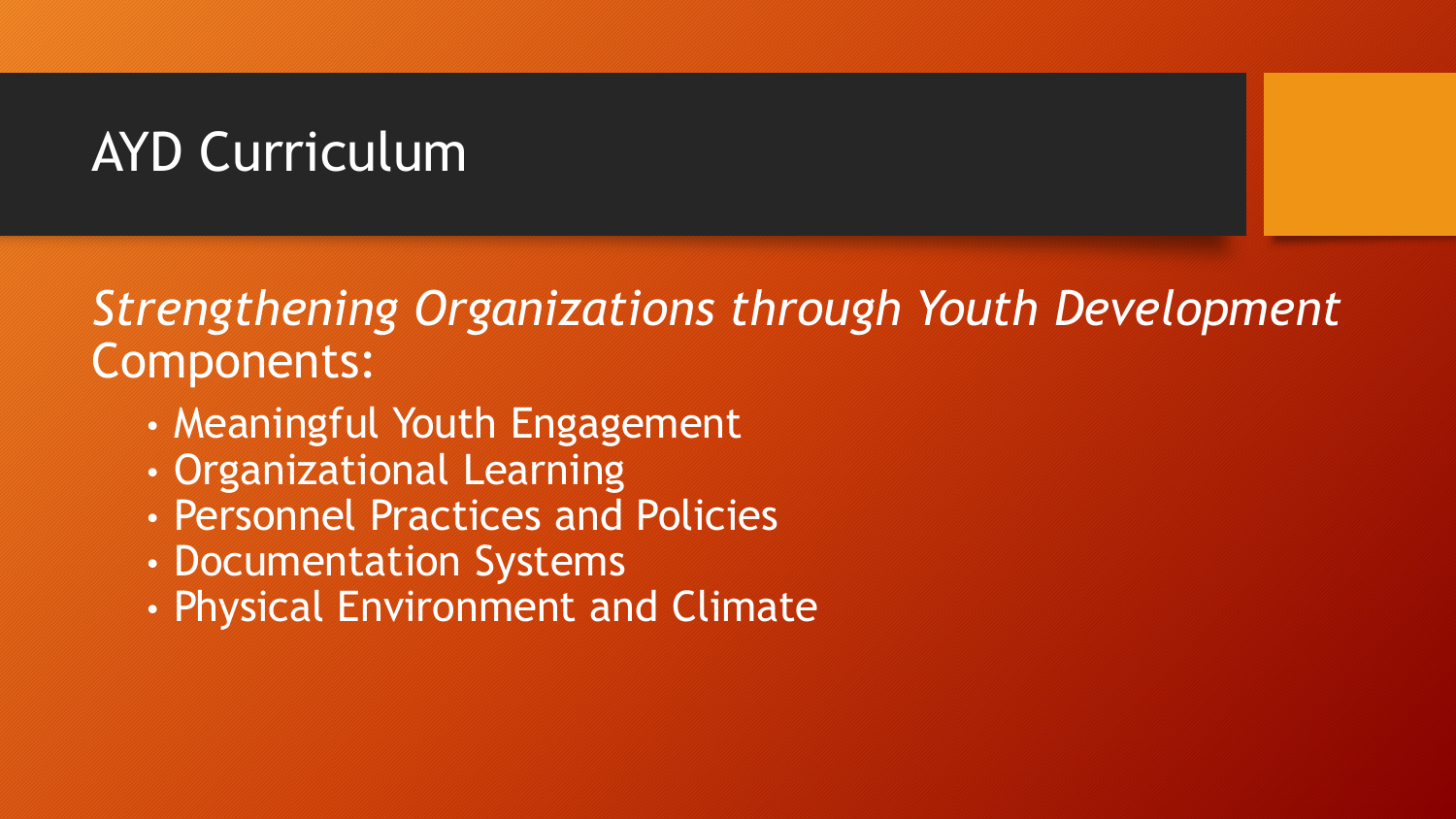## Training – Right Approach?

#### How do we get buy-in from supervisors and administrators?

What format/resource may work?

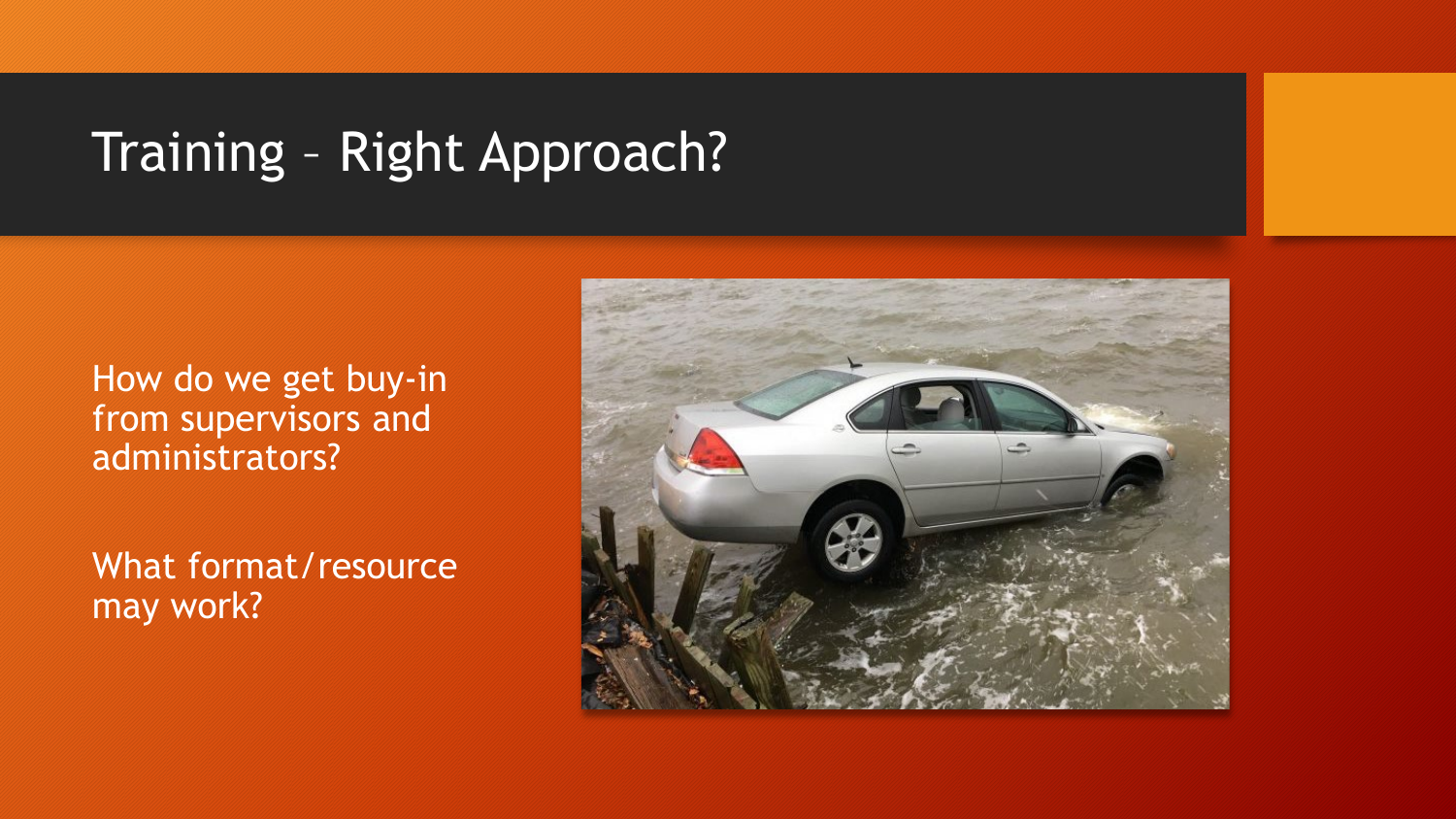#### Additional Resources Needed?

#### What would be helpful?

- Assessments?
- Infographics?
- Central web page?
- Supervisor tools?
- ???

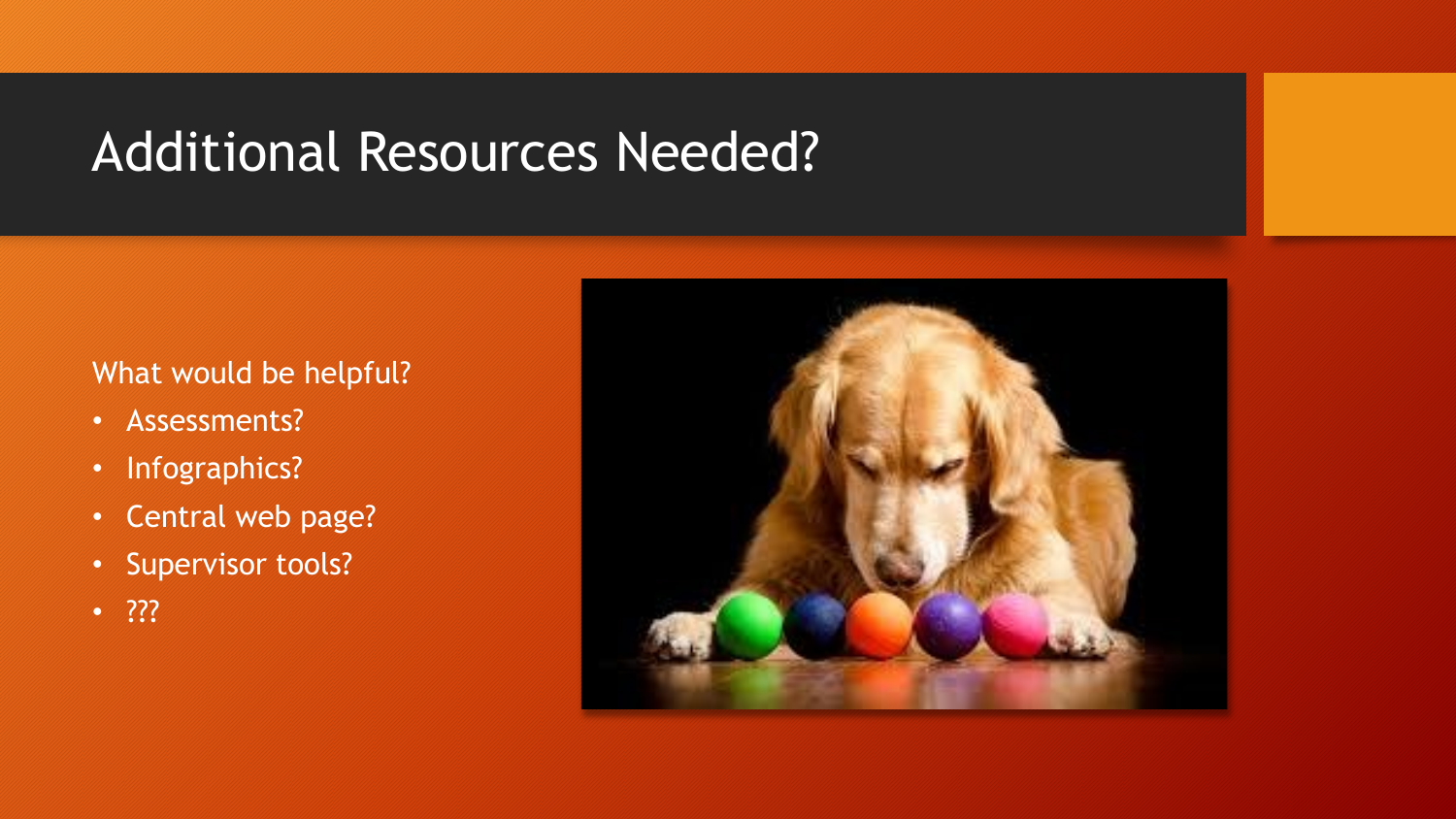### References

- Pozzoboni & Kirshner. 2016. *The Changing Landscape of Youth Work.* Theory and Practice of an Evolving Field. Charlotte, NC: Information Age Publishing
- Malone & Donahaue. 2018. *The Growing OUT-OF-SCHOOL TIME Field.* Charlotte, NC: Information Age Publishing
- Fusco, Dana. 2012. *Advancing Youth Work.* New York, NY: Routledge
- Jenkinson, Hilary. 2009. *The Importance and Benefits of Supervision in Youth Work Practice*, in: Child & Youth Services, 31:157-169